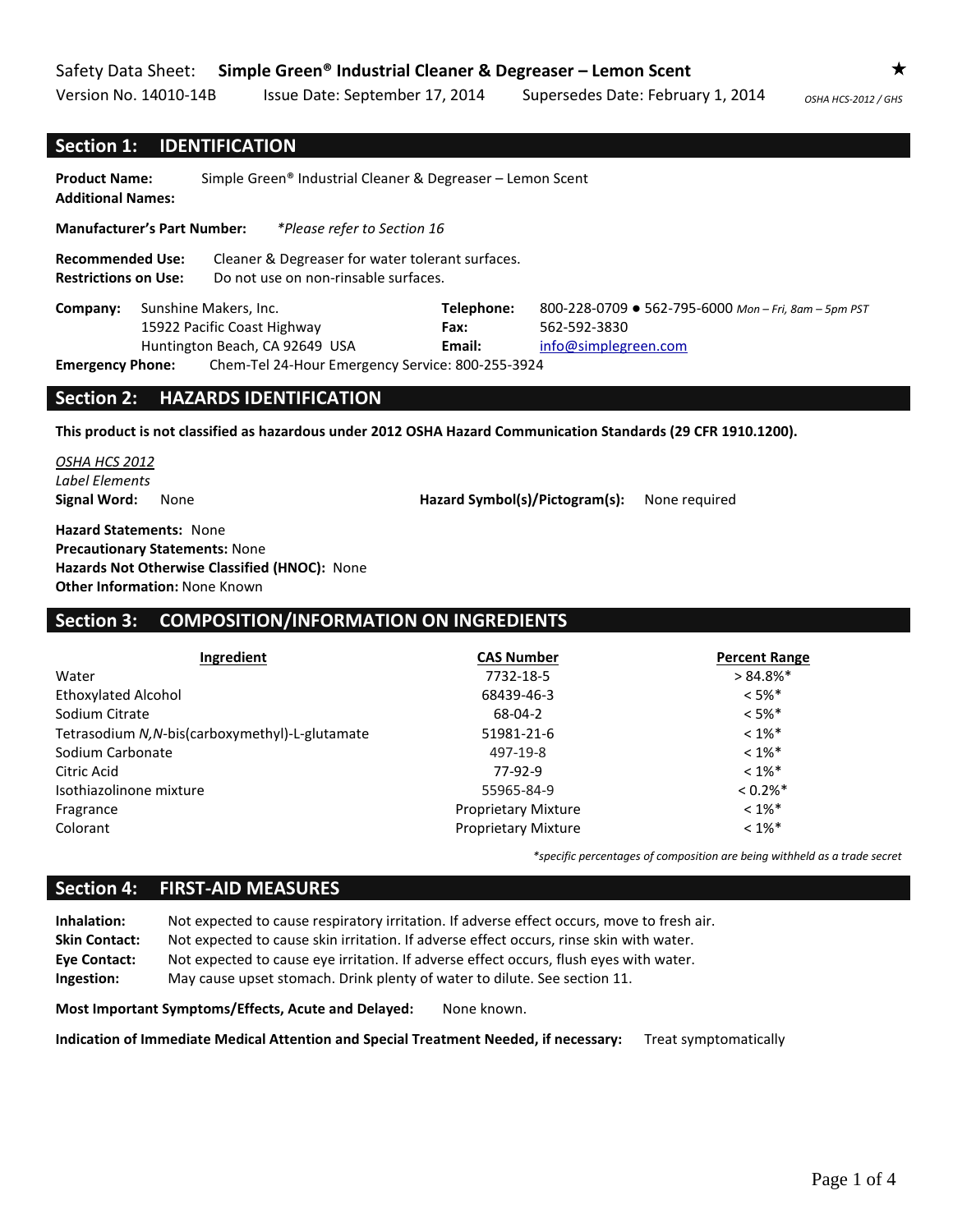Version No. 14010-14B Issue Date: September 17, 2014 Supersedes Date: February 1, 2014 <sub>OSHA HCS-2012/GHS</sub>

## **Section 5: FIRE-FIGHTING MEASURES**

**Suitable & Unsuitable Extinguishing Media:** Use Dry chemical, CO2, water spray or "alcohol" foam. Avoid high volume jet water. **Specific Hazards Arising from Chemical:** In event of fire, fire created carbon oxides may be formed. **Special Protective Actions for Fire-Fighters:** Wear positive pressure self-contained breathing apparatus; Wear full protective clothing.

*This product is non-flammable. See Section 9 for Physical Properties.*

## **Section 6: ACCIDENTAL RELEASE MEASURES**

**Personal Precautions, Protective Equipment and Emergency Procedures:** *For non-emergency and emergency personnel:* See section 8 – personal protection. Avoid eye contact. Safety goggles suggested.

**Environmental Precautions:** Do not allow into open waterways and ground water systems.

**Methods and Materials for Containment and Clean Up:** Dike or soak up with inert absorbent material. See section 13 for disposal considerations.

## **Section 7: HANDLING AND STORAGE**

**Precautions for Safe Handling:** Ensure adequate ventilation. Keep out of reach of children. Keep away from heat, sparks, open flame and direct sunlight. Do not pierce any part of the container. Do not mix or contaminate with any other chemical. Do not eat, drink or smoke while using this product.

**Conditions for Safe Storage including Incompatibilities:** Keep container tightly closed. Keep in cool dry area. Avoid prolonged exposure to sunlight. Do not store at temperatures above 109 $^{\circ}$ F (42.7 $^{\circ}$ C). If separation occurs, mix the product for reconstitution.

#### **Section 8: EXPOSURE CONTROLS / PERSONAL PROTECTION**

**Exposure Limit Values:** No components listed with TWA or STEL values under OSHA or ACGIH.

**Appropriate Engineering Controls:** Showers, eyewash stations, ventilation systems

#### **Individual Protection Measures / Personal Protective Equipment (PPE)**

Eye Contact: Use protective glasses or safety goggles if splashing or spray-back is likely. Respiratory: Use in well ventilated areas or local exhaust ventilations when cleaning small spaces. Skin Contact: Use protective gloves (any material) when used for prolonged periods or dermally sensitive. General Hygiene Considerations: Wash thoroughly after handling and before eating or drinking.

## **Section 9: PHYSICAL AND CHEMICAL PROPERTIES**

| Appearance:                                          | Yellow Liguid                        | <b>Partition Coefficient: n-octanol/water:</b> | Not determined                                    |  |  |  |
|------------------------------------------------------|--------------------------------------|------------------------------------------------|---------------------------------------------------|--|--|--|
| Odor:                                                | Added Lemon odor                     |                                                | <b>Autoignition Temperature:</b><br>Non-flammable |  |  |  |
| <b>Odor Threshold:</b>                               | Not determined                       | <b>Decomposition Temperature:</b>              | $109^{\circ}$ F                                   |  |  |  |
| pH:                                                  | $8.5 - 9.5$                          | Like water<br>Viscosity:                       |                                                   |  |  |  |
| <b>Freezing Point:</b>                               | 0-3.33°C (32-38°F)                   | <b>Specific Gravity:</b>                       | $1.01 - 1.03$                                     |  |  |  |
| <b>Boiling Point &amp; Range:</b>                    | $101^{\circ}$ C (213.8 $^{\circ}$ F) | VOCs:                                          | **Water & fragrance exemption in calculation      |  |  |  |
| <b>Flash Point:</b>                                  | $> 212^{\circ}$ F                    | SCAQMD 304-91 / EPA 24:                        | Not tested                                        |  |  |  |
| <b>Evaporation Rate:</b>                             | Not determined                       | CARB Method 310**:                             | 0.25%<br>$0.021$ lb/gal<br>2.5 g/L                |  |  |  |
| Flammability (solid, gas):                           | Not applicable                       | SCAQMD Method 313:                             | Not tested                                        |  |  |  |
| <b>Upper/Lower Flammability or Explosive Limits:</b> | Not applicable                       | <b>VOC Composite Partial Pressure:</b>         | Not determined                                    |  |  |  |
| <b>Vapor Pressure:</b>                               | Not determined                       | <b>Relative Density:</b>                       | $8.34 - 8.42$ lb/gal                              |  |  |  |
| <b>Vapor Density:</b>                                | Not determined                       | Solubility:                                    | 100% in water                                     |  |  |  |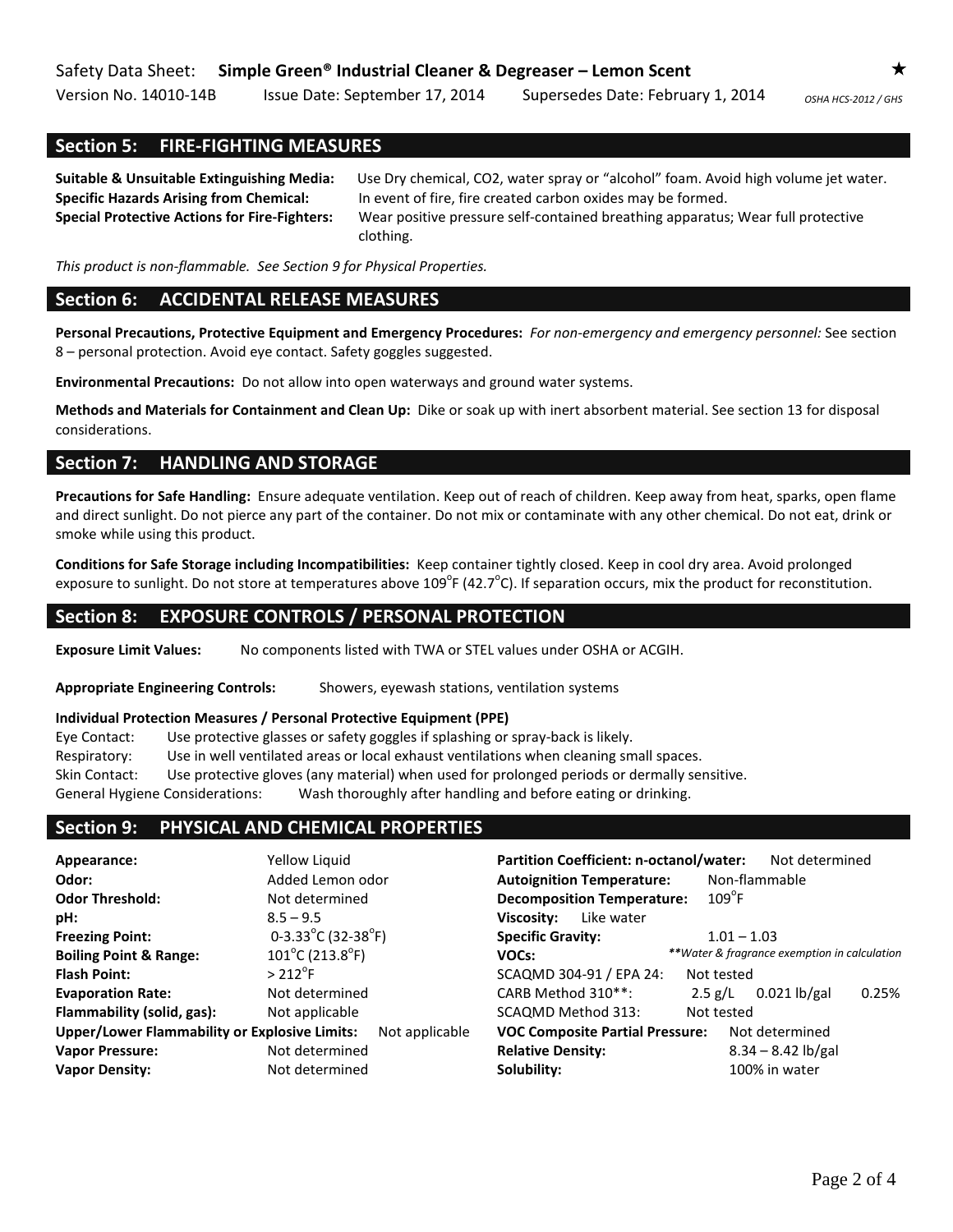Version No. 14010-14B Issue Date: September 17, 2014 Supersedes Date: February 1, 2014 OSHA HCS-2012/GHS

# **Section 10: STABILITY AND REACTIVITY**

| <b>Reactivity:</b>                         | Non-reactive.                                                                       |
|--------------------------------------------|-------------------------------------------------------------------------------------|
| <b>Chemical Stability:</b>                 | Stable under normal conditions $70^{\circ}F(21^{\circ}C)$ and 14.7 psig (760 mmHg). |
| <b>Possibility of Hazardous Reactions:</b> | None known.                                                                         |
| <b>Conditions to Avoid:</b>                | Excessive heat or cold.                                                             |
| <b>Incompatible Materials:</b>             | Do not mix with oxidizers, acids, bathroom cleaners, or disinfecting agents.        |
| <b>Hazardous Decomposition Products:</b>   | Normal products of combustion - CO, CO2.                                            |

## **Section 11: TOXICOLOGICAL INFORMATION**

| Likely Routes of Exposure: | Inhalation -<br><b>Skin Contact -</b> | Overexposure may cause headache.<br>Not expected to cause irritation, repeated contact may cause dry skin. |
|----------------------------|---------------------------------------|------------------------------------------------------------------------------------------------------------|
|                            | Eve Contact -                         | Not expected to cause irritation.                                                                          |
|                            | Ingestion -                           | May cause upset stomach.                                                                                   |

*Symptoms related to the physical, chemical and toxicological characteristics:* no symptoms expected under typical use conditions. *Delayed and immediate effects and or chronic effects from short term exposure:* no symptoms expected under typical use conditions. *Delayed and immediate effects and or chronic effects from long term exposure:* headache, dry skin, or skin irritation may occur. *Interactive effects:* Not known.

#### Numerical Measures of Toxicity

| <b>Acute Toxicity:</b>                                             | Oral $LD_{50}$ (rat)<br>Dermal $LD_{50}$ (rabbit) | > 5 g/kg body weight<br>> 5 g/kg body weight<br>Calculated via OSHA HCS 2012 / Globally Harmonized System of Classification and Labelling of Chemicals |  |  |
|--------------------------------------------------------------------|---------------------------------------------------|--------------------------------------------------------------------------------------------------------------------------------------------------------|--|--|
| <b>Skin Corrosion/Irritation:</b>                                  |                                                   | Based on similar formulations, does not classify under this category.                                                                                  |  |  |
| <b>Eye Damage/Irritation:</b>                                      |                                                   | Based on similar formulations, does not classify under this category.                                                                                  |  |  |
| <b>Germ Cell Mutagenicity:</b>                                     |                                                   | Mixture does not classify under this category.                                                                                                         |  |  |
| Mixture does not classify under this category.<br>Carcinogenicity: |                                                   |                                                                                                                                                        |  |  |
| <b>Reproductive Toxicity:</b>                                      |                                                   | Mixture does not classify under this category.                                                                                                         |  |  |
| <b>STOT-Single Exposure:</b>                                       |                                                   | Mixture does not classify under this category.                                                                                                         |  |  |
| <b>STOT-Repeated Exposure:</b>                                     |                                                   | Mixture does not classify under this category.                                                                                                         |  |  |
| <b>Aspiration Hazard:</b>                                          |                                                   | Mixture does not classify under this category.                                                                                                         |  |  |

# **Section 12: ECOLOGICAL INFORMATION**

| Ecotoxicity:                                                                                                                            | Volume of ingredients used does not trigger toxicity classifications under the Globally Harmonized System of<br>Classification and Labelling of Chemicals. |                                                                                                                                       |  |  |
|-----------------------------------------------------------------------------------------------------------------------------------------|------------------------------------------------------------------------------------------------------------------------------------------------------------|---------------------------------------------------------------------------------------------------------------------------------------|--|--|
| <b>Aquatic:</b>                                                                                                                         | Not tested on finished formulation.                                                                                                                        |                                                                                                                                       |  |  |
| Terrestrial:                                                                                                                            | Not tested on finished formulation.                                                                                                                        |                                                                                                                                       |  |  |
| <b>Persistence and Degradability:</b><br><b>Bioaccumulative Potential:</b><br><b>Mobility in Soil:</b><br><b>Other Adverse Effects:</b> |                                                                                                                                                            | Based on similar formulations, expected to be Readily Biodegradable<br>No data available.<br>No data available.<br>No data available. |  |  |

# **Section 13: DISPOSAL CONSIDERATIONS**

**Unused or Used Liquid:** May be considered hazardous in your area depending on usage and tonnage of disposal – check with local, regional, and or national regulations for appropriate methods of disposal.

**Empty Containers:** May be offered for recycling.

Never dispose of used degreasing rinsates into lakes, streams, and open bodies of water or storm drains.